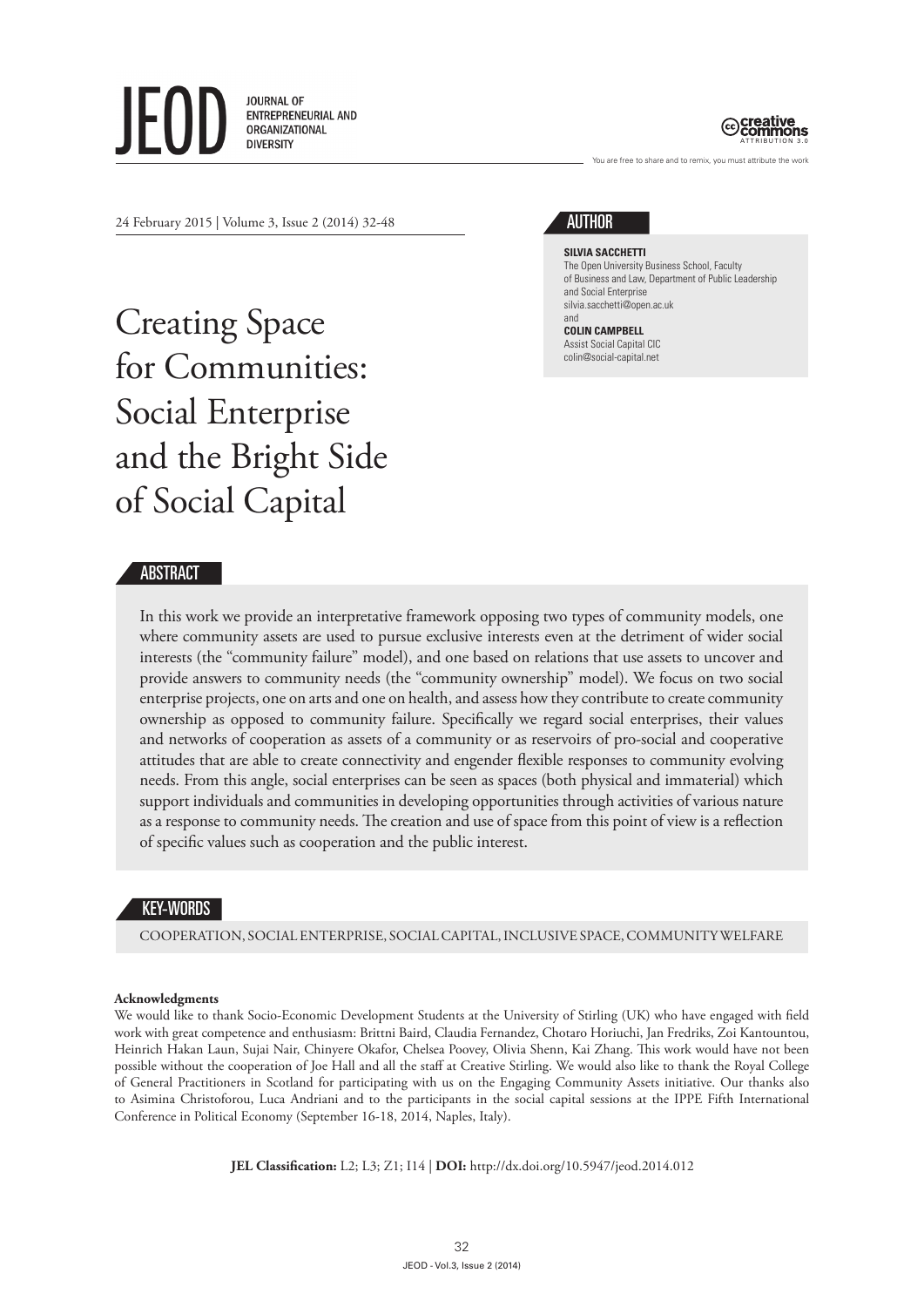### **1. Introduction**

The general aim of this manuscript is to appreciate how social enterprise can create a space of relations and opportunities that impact beneficially on community welfare and individual wellbeing. We refer to cooperative relations that are aimed at the pursuit of a social goal. In this sense we talk of the bright side of social capital, as opposed to relational networks that are mainly functional to the pursuit of exclusive interests even at the detriment of others.

Social enterprises can be defined as values-based businesses set up for social and/or environmental purpose, driven by an entrepreneurial spirit. Because of their aims they offer an ideal context to study their contribution to the creation of bright social capital. Social enterprises devote their activities to achieving a wider social or community objective for their members' or a wider interest, and reinvest their surpluses. To respond to the needs of their community with resilience, they need to be economically self-sustainable and, in this respect, they are distinct from other third sector organisations that are mostly dependent on grants and donations (Campbell and Sacchetti, 2014). Moreover, social enterprises' surplus are asset locked, that is, retained within the business to be reinvested in the business or to the community (for example via lower prices or delivery of services with no charge) (cf. Tortia, 2010). Another distinct feature of social enterprise is their participatory nature, as their governance structure is often designed to include major stakeholders (cf. Borzaga and Sacchetti, 2014).

Social enterprises have been identified as ideal partners for the provision of services that traditionally were delivered by governments. In part because the complexity and level of service required exceeds the capacity of centralised, standard services to customise products. In part because the capacity of the public sector to pursue community welfare is challenged by the current debt crisis that has substantially redefined the possibilities of the public sector to invest in a number of socially relevant sectors such as education, the arts, health and welfare services (Borzaga and Sacchetti, 2014; Borzaga and Sforzi, 2014). In the face of this, policy that enables more autonomous development processes such as public-social partnerships can create conditions that support the emergence of bottom-up community initiatives which empower citizens and improve aspects of community welfare.

Specifically we regard social enterprises' values and networks of cooperation as the immaterial assets of a community, as reservoirs of pro-social and cooperative attitudes that are able to create connectivity and engender flexible responses to community evolving needs. In other words, social enterprises can be seen as spaces (physical and immaterial) which support individuals and communities in developing cooperation, learning and opportunities through activities of various nature as a response to contextual needs. The creation and use of space from this point of view is a reflection of specific values which can be synthesised as cooperation for the public interest (Sacchetti, 2014).

The study of how social enterprise creates space for cooperation and opportunities is supported using two illustrative cases, one on arts and one on health. The first is a case of establishing creative art spaces that can generate social inclusion across the urban environment. The second case considers social enterprises as community assets for increasing the social inclusion of people with health issues and enhancing their physical and psychological welfare. The two cases highlight a path for community development building on the nature and assets of social enterprise. The path goes from social enterprise to the creation of inclusive spaces, to the furthering of social inclusion, which ultimately enhances psychological and physical health. Both projects have developed over a medium time span so that we can trace the emerging path of activities and outcomes.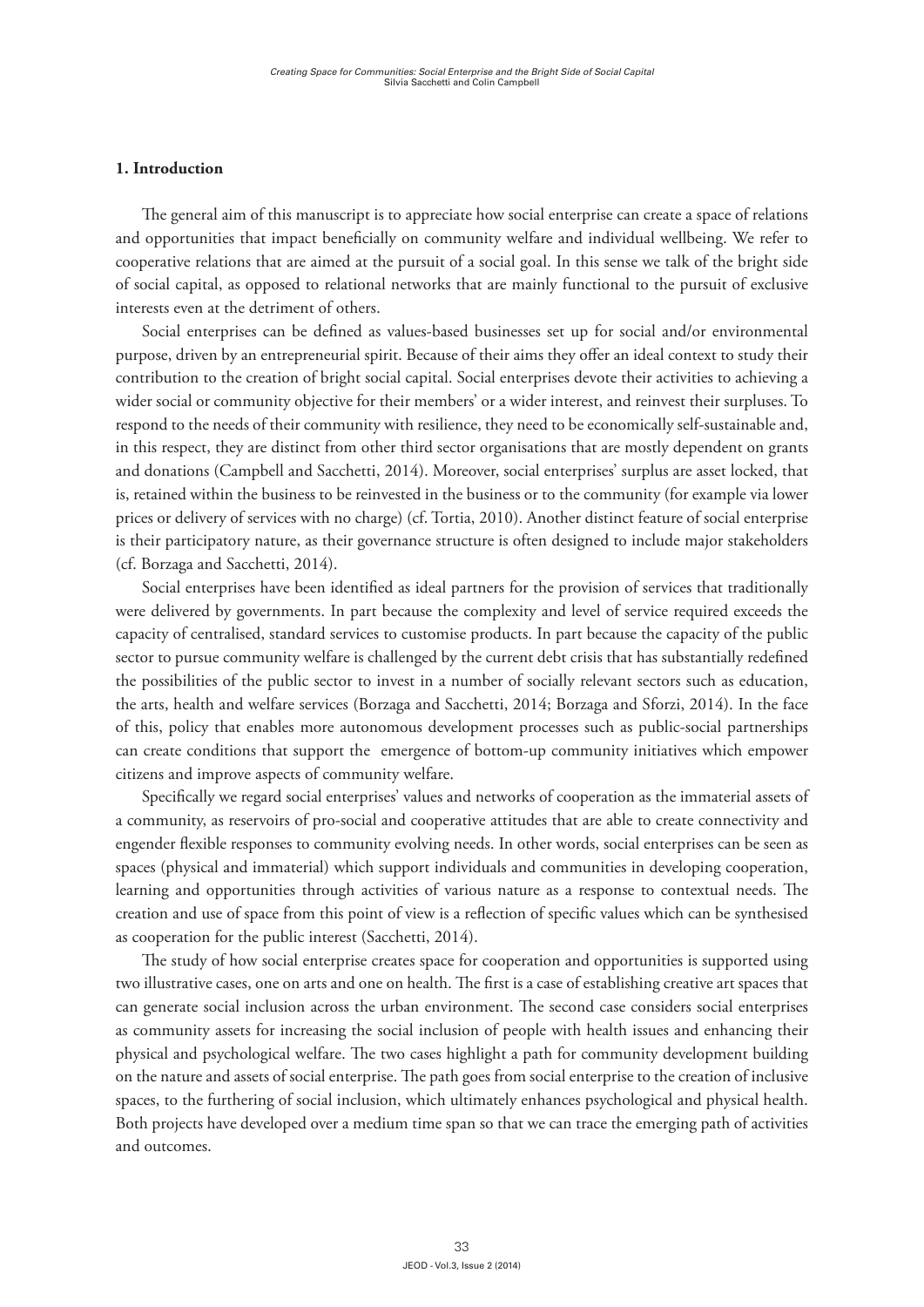### **2. Community failures vs. community ownership**

At the most fundamental level our approach explores reproducible patterns of community development within evolving socio-economic contexts. The manner in which socio-economic systems answer to community needs has a considerable impact on the effectiveness of responses and, ultimately, on each and every individual's fulfillment. A particular characteristic of development models is that their features tend to be stable overtime, because of path dependence and habituation to particular situations (Veblen, 1990[1914]). According to path dependence theory, these elements contribute to the inertia of social and economic processes (David, 1985; cf. Martin, 2010 for a critique). Against social inertia, individuals' choice to cooperate (at different levels and in different contexts) can be argued to be able to overcome the frictions of path dependence by increasing trust and coordination across sectors and systems. Institutional economists, sociologists and psychologists convene that cooperation promotes creativity, opportunities and social engagement, ultimately reinforcing change and fulfillment (Dewey, 1917, 1922; Maslow, 1963; Leventhal, 1980; Joas, 1996; Fukuyama, 2001). For example, institutional literature points at each and every individual's cognitive abilities, i.e. to the capacity to understand and find solutions to a specific phenomenon together with others, eventually against existing social habits and expectations (Dewey, 1991[1910]).

These features support also the arguments of social capital literature, emphasizing the role of development models grounded in cooperation, active citizenship and recognition of mutual interests. This model of community development fosters co-production and the responsibility of communities to take ownership and contribute to the creation of innovative responses to their needs. In these respects, what is required is coordination of various stakeholders (e.g. providers and users) who are not solely associated with the owners of financial capital in a traditional sense (Ostrom, 1996; Pestoff, 2012; Borzaga and Sacchetti, 2014). We call this type of community development the "community ownership" model.

As summarised in Table 1, the model suggested is opposed to communities where inclusion and cooperation are not valued or struggle to find proper expression. Habits of thought cast around the community ownership model stand against exclusive ways of thinking and acting. Exclusive habits can be especially promoted by restricted economic interests within and across markets, emphasizing competition, marketing and consumerism paralleled, as suggested in empirical tests, by raising work hours (and lower leisure time/volunteering) (Baran and Sweezy, 1966; Cowling et al., 2011; Cowling and Tomlinson, 2011). We refer to this model of community development as the "community failure" model. Community failure occurs when there is a deficit in the expression and recognition of diversity and multiple interests, or when the needs of communities are disregarded. One of the reasons, as identified in Cowling and Sugden (1998) and Sugden and Wilson (2002) (using a strategic governance approach), is the concentration of strategic decision-making power (the power to establish the direction taken by production activities and, therefore, by a community) in the hands of a few. The power concentration problem, in our case, might imply that the governance of specific service provision fails to effectively pursue wider community interests.

Social capital explanations, complementary, emphasise community failures when forms of "bonding" and "bridging" social capital, which would promote and reinforce the connections between community stakeholders are lacking, or when linkages between community stakeholders and key decision-makers (which literature defines as "linking social capital") are not in place. Under these circumstances, communities lose the opportunity to self-determine their goals or take ownership of the process that defines issues of public interest, including impacts and relations with other communities (Cowling and Sugden, 1998; Putnam, 2000; Fukuyama, 2001; Sen, 2002; Young, 2004; Sacchetti, 2013). By reproducing exclusive socioeconomic structures, policy can also contribute to create a fertile terrain for the growth of restrictive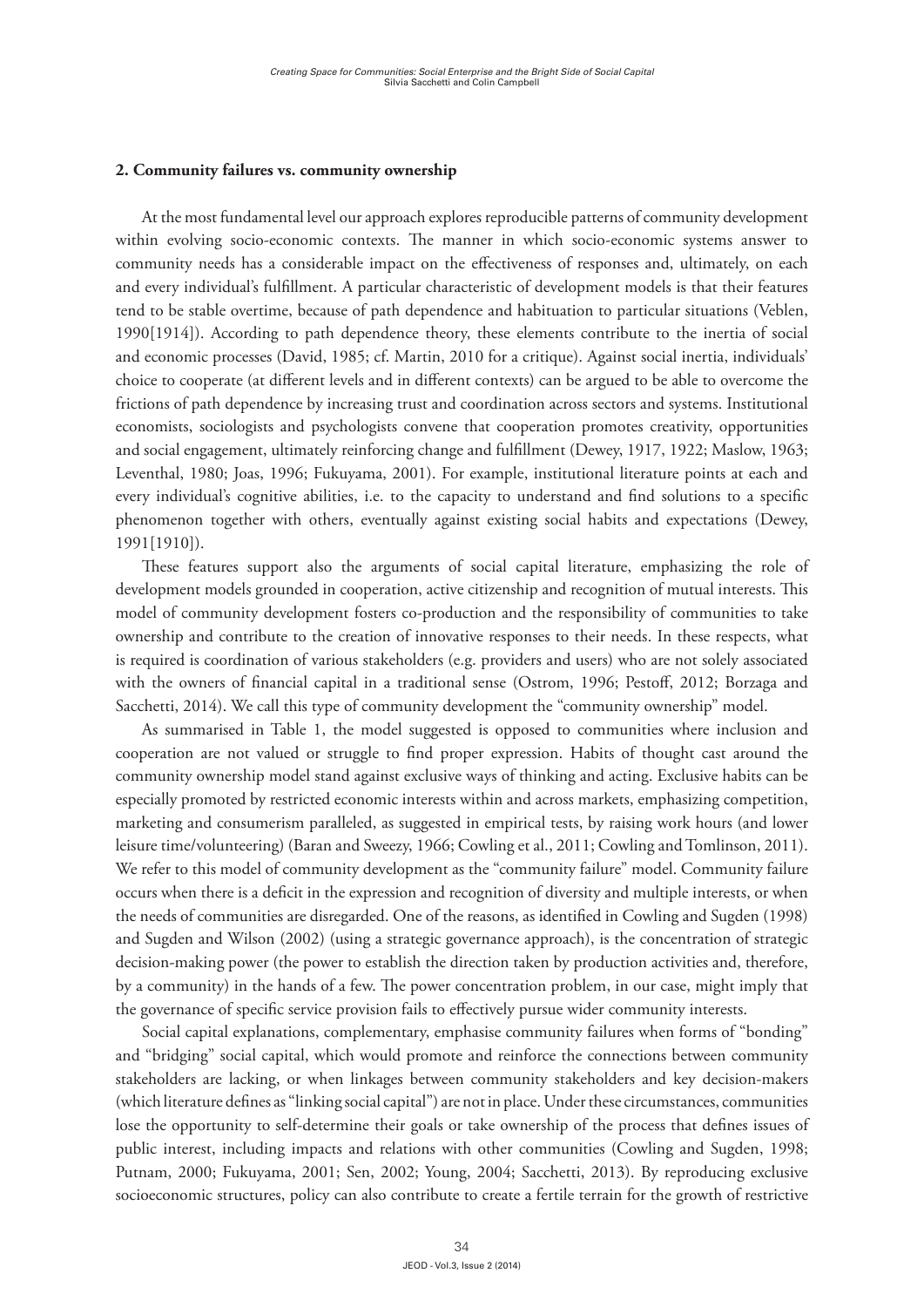interests, for the proliferation of networks where decision-making power is concentrated, and where behavioural attitudes are skewed towards exclusion and direction rather than inclusion and cooperation (Sacchetti and Sugden, 2009; Sacchetti, 2013).

|                                 | <b>Community failures</b><br>(Dark side)                                               | Community ownership<br>(Bright side)                                          |
|---------------------------------|----------------------------------------------------------------------------------------|-------------------------------------------------------------------------------|
| Values and<br><b>Behaviours</b> | Individuals as passive isolated recipients /<br>direction, competition and consumerism | Shared pro-social values, trust, reciprocity,<br>cooperation and networking   |
| Context                         | Exclusive and constraining spaces                                                      | Inclusive and creative spaces / long-term<br>development of capabilities      |
| Needs/Outcomes                  | Community deficits                                                                     | Satisfaction of community needs across publics                                |
| Impacts                         | Conflict, mistrust, inequality                                                         | Ownership, more trust, active citizenship,<br>wellbeing, community resilience |

#### **Table 1. Approaches compared: Community failures vs. Community ownership**

Cooperation for the public interest builds on specific contextual features. It depends on the existence of a space of opportunities defined by inclusiveness (when the process of decision-making on major issues of concern is open to publics), mutual recognition (when diverse conditions, needs and perspectives are debated and used as a source for increasing understanding, social inclusion, innovation and wellbeing), justice (when power unbalances are not abused to reinforce hierarchies of inequality), trust (when individuals take a risk when making a choice since it is impossible to anticipate or control the behaviour of others beforehand), reciprocity (the symmetry of give-and-take relations over time, even in the absence of a payback to the reciprocating individual) and "mental proximity" (the sharing of inner beliefs within and amongst groups and communities of like-minded people) (Laville 1994; Young, 2000; Pelligra, 2002; Sacchetti and Sugden, 2009; Bruni and Zamagni, 2013; Bowles and Gintis, 2014; Gardin, 2014). This space produces a "creative atmosphere" (Sacchetti et al., 2009) where the reciprocal recognition of diverse needs, knowledge, abilities and experience can be conducive to ideas and individual creativity (Amabile et al., 1996; Sacchetti and Tortia, 2013). In particular, reciprocity and proximity qualify cooperative behaviours where the relation has an intrinsic value. That is to say that reciprocity and proximity in the community ownership model are not compatible with the abuse of power imbalances through exclusive direction or with the "consumerism of relations" (e.g. arm-length). These behavioural attitudes would also bear implications on production relations where the quality of the product or service exchanged can be seen as a consequence of the relation rather than the other way around. It follows that cooperation also promotes learning and mutual advancement (Sacchetti and Sugden, 2003).

Because of these features, cooperation is not incompatible with the market but rather with exclusive ways of organising production activities. The cooperative habit is a necessity for social enterprises since they are oriented towards the satisfaction of specific community needs and are driven by pro-social values. We suggest that "social enterprises can be organizations explicitly based on habits that favour cooperation. Their organizational nature can be especially suitable to give voice and space to the multiplicity of experiences, aspirations and needs that may coexist at a given point or unfold over time" (cf. Borzaga and Sacchetti, 2014 on the deliberative nature of social organisations).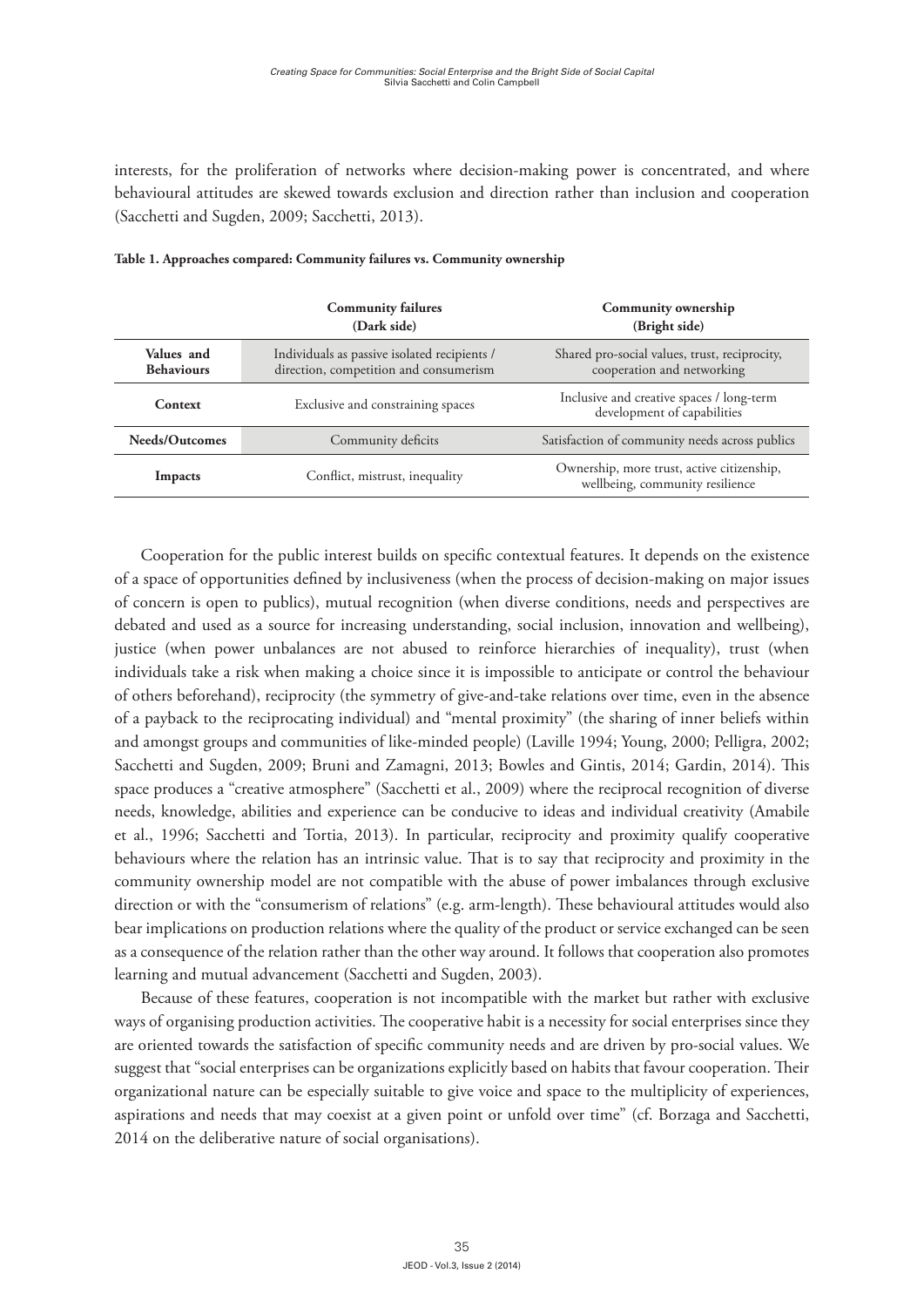#### **3. Social enterprise and the creation of spaces for community ownership**

Cooperation can be considered as an inter-subjective process aimed at identifying patterns of action that achieve mutually beneficial solutions. It dialectically opens up the task of creating the conditions for its practical realisation. Practical realisation (building on spatial sociology) is found in physical and organisational space, in the activities undertaken within, and in the norms and practices that regulate such activities (Lefebvre, 1974). In this sense, a physical space such as a building, or an organisation such as the social enterprise are produced spaces that embody part of the practical pre-conditions for developing inclusion and cooperation in the course of everyday life. Without elements of material realisation, these values and attitudes would be displaced by values underpinning conventional economic aims and processes (Lefebvre 1974; Witt, 2003; Sacchetti, 2014; Sacchetti and Tortia, 2015).

It follows that organisations that apply (in their structure and praxis) the values of cooperation can contribute to the promotion and resilience of cooperative attitudes within communities (Sacchetti, 2014). Specifically, social enterprise can work as the enabler and amplifier of the values of cooperation, thus generating positive effects across societies at large (Borzaga and Sacchetti, 2014; Sacchetti and Tortia, 2014). In this sense they transform the value of cooperation for the common good into practical business solutions.

Still, however, social enterprises and their activities may not be synonymous of cooperation. They can adjust to that part of the market context where performance is conventionally measured solely by pecuniary achievement (Veblen 2003[1899]). The pervasiveness of the profit motivation and related practices, namely in terms of concentration of decision-making power and distributional effects, becomes of concern when conventional business aims are placed before the identification of community needs and their solutions (Weisbrod, 1989; Sacchetti, 2013; Sacchetti and Tortia, 2015). Considering this possibility, the utility of the approach suggested in Table 1 is to support the assessment of social enterprise and aspects of their impacts on community welfare.

#### **4. The identification, creation and use of community assets: two case studies**

We apply the conceptual tools that are provided by the two opposing community development models (Table 1) by presenting two case studies and analysing our findings along the dimensions by which the two models are defined, namely values, context, needs, outcomes, and impacts.

The two case studies bring together different approaches and expertise. They have been developed independently but with a common underlying rationality: to understand whether social enterprises can create suitable spaces for expanding and amplifying the benefits delivered to communities, addressing community needs and those of specific publics.

#### *4.1 Creative Stirling: methodology*

The first case presents the activities of Creative Stirling (CS), a recently founded social enterprise based in Stirling (Scotland). CS is an entrepreneurial community-based project initiated with the aim of enhancing opportunities for the community of Stirling-based artists and, as a result, empowering other communities in Stirling. The case study has been developed over three years of extended engagement between one of the authors and CS, as a development priority of the institution where one of the authors was based in 2010 (the Stirling Institute of Socio-Management). The Stirling Institute for Socio-Management at the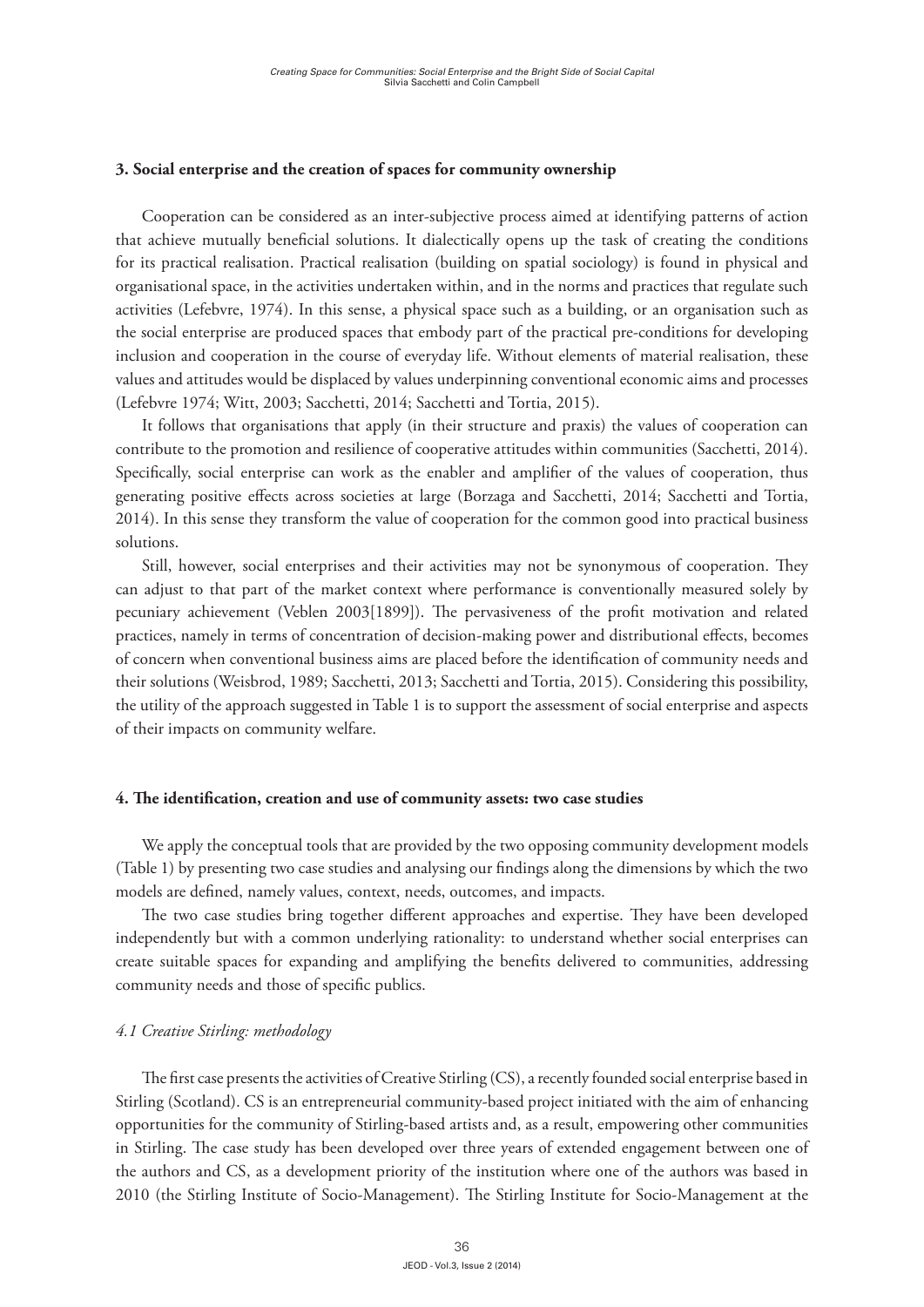University of Stirling was at the time pursuing a range of research and learning initiatives focused on the impact of creative spaces on local socio-economic development. The specific rationale for considering creativity and artistic activities came from a critical reflection on the nature and implications of the global economy which identified a tendency to leave the vast majority of people constrained and indeed powerless (Sacchetti et al., 2009). Conversely artistic activities that stimulate people's imagination, creativity and critical thinking were argued to offer a combined opportunity for social development, inclusion and entrepreneurial activity.

The research was embedded by the author in graduate activities offered within the MBA (2012-13) and MSc in Socio-Economic Development over two years (2012-2013 and 2013-2014), where students have conducted research projects around CS as part of their learning curriculum eventually culminating, for some, in a masters dissertation. The methodology used in the studies was qualitative and relied on interviews and participatory observation during events organised by CS. Interviews involved the founders of CS, its staff and some stakeholders, such as participants to events, the Stirling Council and Creative Scotland. Interviews with the founders and staff were recorded or filmed. Photo elicitation has also used during participatory observation and two short videos (Visual Essays) have been produced to illustrate the findings. Data collection was conducted at different points in time in 2013 and in 2014 with the active participation of different cohorts of students. It addressed Creative Stirling nature and aims, its activities, development opportunities, use of social capital, as well as current and potential community impacts. The findings have been showcased to CS staff and other faculty at completion for feedback and recommendations. This research approach was necessary in order to appreciate the evolution and context in which CS emerged and developed from its very start, with a unique opportunity to tap into Stirling's community features and to know CS founders and staff, their motivations, aims, challenges and evolving community impacts. The approach has also provided the opportunity to create a collaborative bond between academia and this emerging community-based organisation.

## *4.2 Engaging Community Asset: methodology*

With a focus on better health and social care integration and an abundance of social concerns in communities across Scotland, the Engaging Community Assets (ECA) project aimed to bring a new approach to not only determine the needs within each individual community, but also to focus on the positive capability and capacity of that community by using social enterprises to improve the overall health and wellbeing of the community. ECA, funded by the Scottish Government, was built on the Royal College of General Practitioners "Essence of General Practice" initiative and developed in partnership with Assist Social Capital and the International Futures Forum.

General Practitioners (GPs) have a vast amount of knowledge and understanding about their patients' communities and therefore are able to contribute to their community's wellbeing and social capital to help inform local health relevant decisions. According to statistics issued by Information Services Division Scotland (2011), approximately 24.2 million people living in Scotland had face-to-face consultations with their practice nurse or GP in 2012-2013, with 82 per cent of registered patients seeing their GP or practice nurse at least once during the year, because of the high level of respect and trust patients have in GPs.

The project aimed to optimise the relationships between GPs and the communities in which they work. This was achieved by building local relationship networks through engagement with local social enterprises and community organisations. It was hoped that the creation of such a partnership model would enable relevant suitable solutions to address the community needs to be identified.

ECA began in June 2012 with the aim of improving GPs engagement with their communities by getting both the GP and community to identify local issues and improve some of these using existing social enterprises within the community. Research indicates that there is a connection between a person's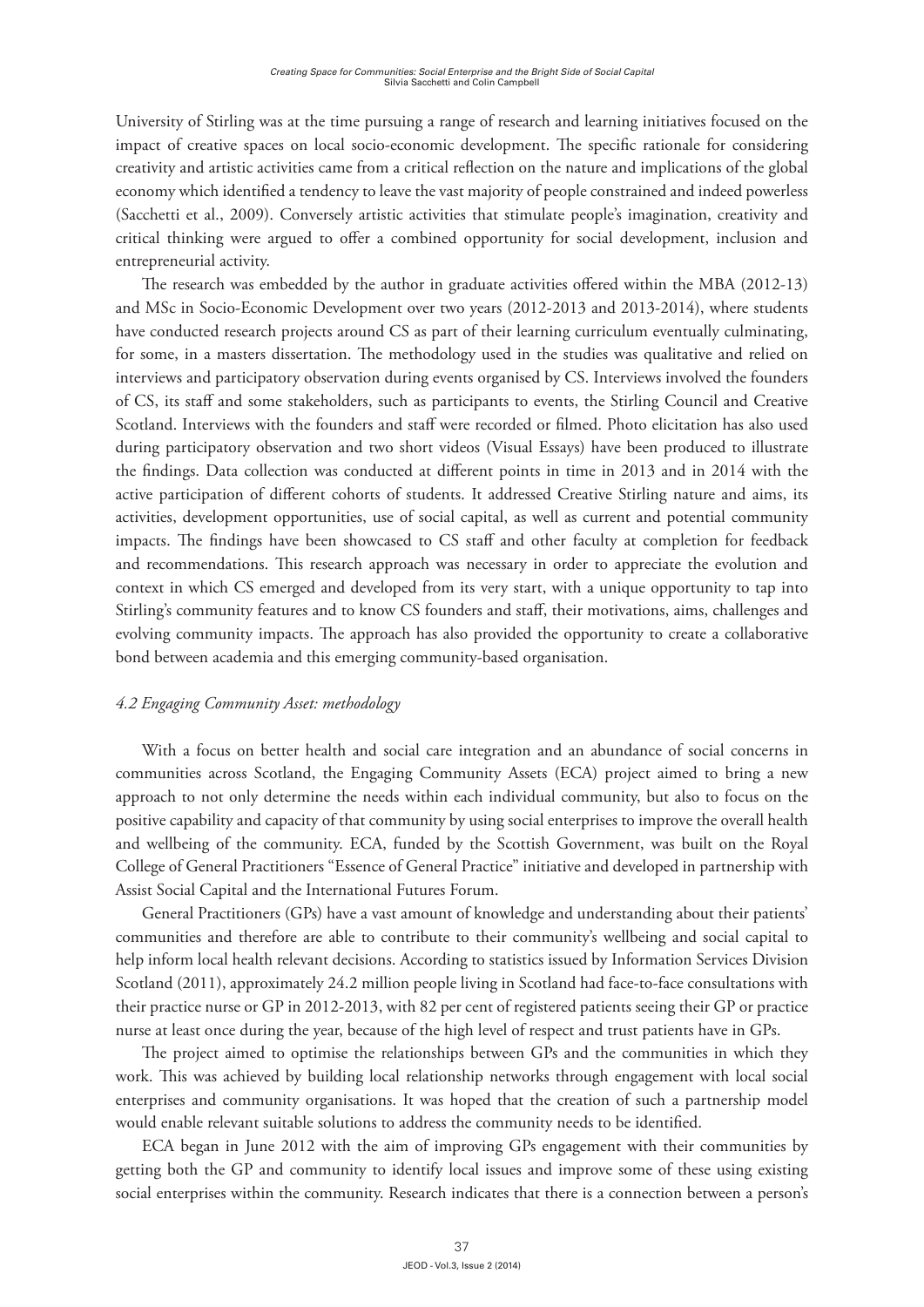involvement in their community and their wellbeing. Yet, it also stresses that the complexity of this relationship should not be underestimated and that community involvement requires some form of coordination (Baum, 1999). The overall aim of the project was to improve patients' wellbeing by signposting them to relevant services in their community with the potential to achieve this. An additional aim of the project was to develop a transferrable Engaging Community Assets model for any practice in Scotland.

The first stage was to recruit and engage two GP practices and undertake a Learning Journey with each to develop their understanding of social enterprise and illustrate to them relevant services that were already available in their area, which they were previously unaware of. Community meetings were then held in each community using highly participatory techniques. Participants discussed what they believed the main issues in their community were and considered potential solutions to these issues. Appropriate social enterprises and a local voluntary organisation were then selected for each practice to signpost patients to whom they felt would benefit from the types of services offered. Meetings were held between representatives from the selected organisations and staff from each practice to share information and raise awareness about ways in which they could help patients.

## **5. Engaging Communities on Creativity for reducing social inequalities: the case of Creative Stirling**

## *5.1 Values*

Creative Stirling is a community interest company that emerged in the city of Stirling, Scotland in 2012. It grew out of the personal connections of the two founders, one coming from the art events background and one from business education. The idea was to "connect people and make things happen", to create a "hub" that could give space to local artists and their work and, as a result, give Stirling community access to cultural activities and opportunities. As the director says:

*"We are a community and we are for the community. Yes, it's about, you know, creating cultures events, but to me that kind of works should work for everyone"* (Director, 2014)

Creative Stirling position themselves differently from other arts focused organizations in Stirling, the main difference being their view and method about the provision of culture. Whilst other experiences in town were argued to benefit, through their approach, a restricted number of young people (focusing for example on one type of creative activities or by engaging young or marginalized categories of people as an add-on) CS places a concern for social inclusion and accessibility at the heart of their work. The two main areas of exclusion were identified by the director in inequality of access to education in conjunction with living in the town deprived areas: young people and parents from poorest areas, students, and the community in general. Interestingly, it was noted that also artists interacting with CS can be people who were somehow disadvantaged in the current education system or had a bad experience in education.

## *5.2 Spaces and needs*

The spaces used by CS are also distinctive of their approach. They use a variety of spaces in town that are publicly accessible for pop-up events (e.g. restaurants and pubs), the Old Town Jail building where CS host main offices and laboratories; and "Made in Stirling", a dedicated shop for local artists. Events are offered at very low prices to keep them accessible.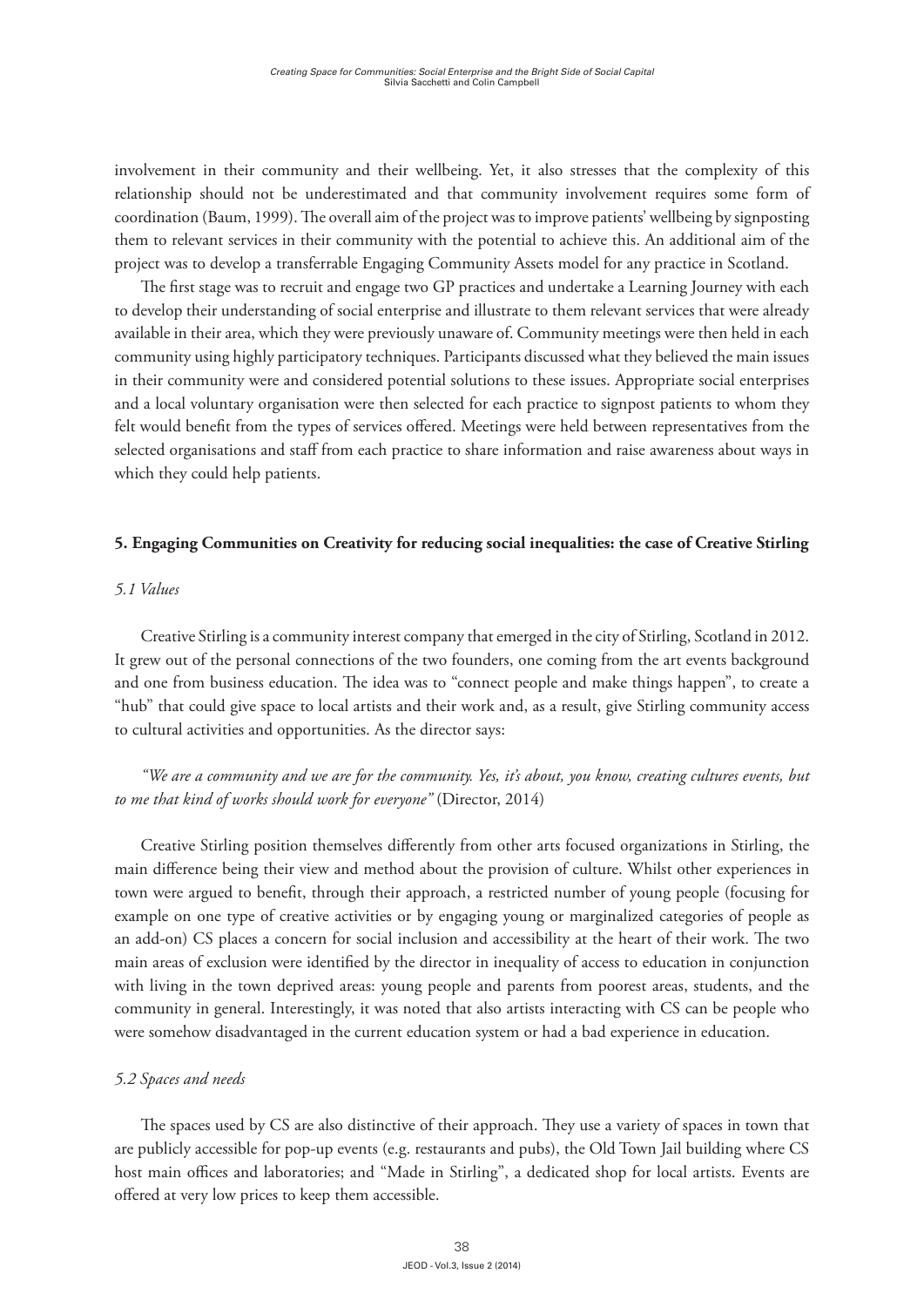In 2011 one of the founders attended a meeting with the Council where a deficit in creative industries and related opportunities was emphasized as one of community needs. The now director of CS had a business project which positioned a small social enterprise right where the gap was: support for creative industries in the community. The availability of a physical space was crucial at that stage and for the purpose. Stirling Council offered on that occasion the use of the Old Town Jail at a lower-than-commercial rate. The Old Town Jail hosted a traditional jail display in the context of a heritage venue. As such, it was closed in 2012 and it is now the main space used by CS. The director's business plan converted the jail. Contemporary artists, digital literate, and technology were used to re-interpret and qualify this venue of historical heritage, showcasing different ways to tell past and present events (one of the opening exhibitions, to illustrate, engaged artists in interpreting the independence referendum for Scotland).

This building was disliked by other potential users because of its features (it is an historical building) and because of its location, which is one of the most deprived areas in Scotland. The Old Town Jail is in fact situated in an area of social housing traditionally called "Top of the Town" very close to Stirling Castle, a prestigious historical heritage site. The hill hosting the Old Town comprises mostly social housing and is populated by some of the lowest income population in Stirling. In the director's words:

"*… we're in the top, we're now in the status, in the top 15 percent of multiple deprivation. There's all sorts of, um, complex problems because of, um, the community are quite, kind of severely disadvantaged, um, and it's been that way since they renovated the housing and made it social housing a long time ago …You get international tourists, you know, rubbing up directly against people who are in a dire social status*" (Director, 2014)

Coming down from the Top of the Town, near the high-street is "Made in Stirling", the shop for local artists which "*doesn't operate quite like a commercial gallery*" (Director, 2104). This is a retail project that benefited from Creative Scotland funds in support of the regeneration of local high-streets. Local artists were called to contribute "*to enable people to develop and retail their own art works, as an occupation if not for their personal gratification*" (Director, 2014).

*"The idea is that it supports artists at a fundamental individual livelihood but also all of the learning, these are artists who wouldn't be able to sell through a commercial gallery or support their own retail activities. So, they're learning about the market, they're learning about the work, comparing work in maybe the same practice in with, ah, different artists, they're developing all sorts of knowledge and skills about how to how to, um, retail. It's ultimately completely flexible because, ah, lot of these artists maybe have other jobs, they maybe aren't in a position to jump off and rely completely on making, or designing or whatever they are"* (Director, 2014)

The Old Town Jail and Made in Stirling provide CS dedicated spaces. There are other spaces accessible to the public such as the town's pubs and restaurants where CS organise their events. CS operate also via pop-up events that move around different places therefore using multiple physical spaces in different parts of the town and at different times (day events for children and young people, night events for adults). Events, conceived in this way, represent the space of opportunities created by CS. In doing so, CS fill physical spaces with contents and meaning. For example, the "Coder Dojo" is a computer science laboratory (located inside the Old Town Jail) which is offered free as part of a government policy for young people at the "Top of the Town" to learn the language of coding and its functions. The social purpose with this project is to provide a space where to improve digital literacy amongst those who live in deprived areas. The Coder Dojo runs on a voluntary basis whilst other events may generate income for the artists or the technology literates.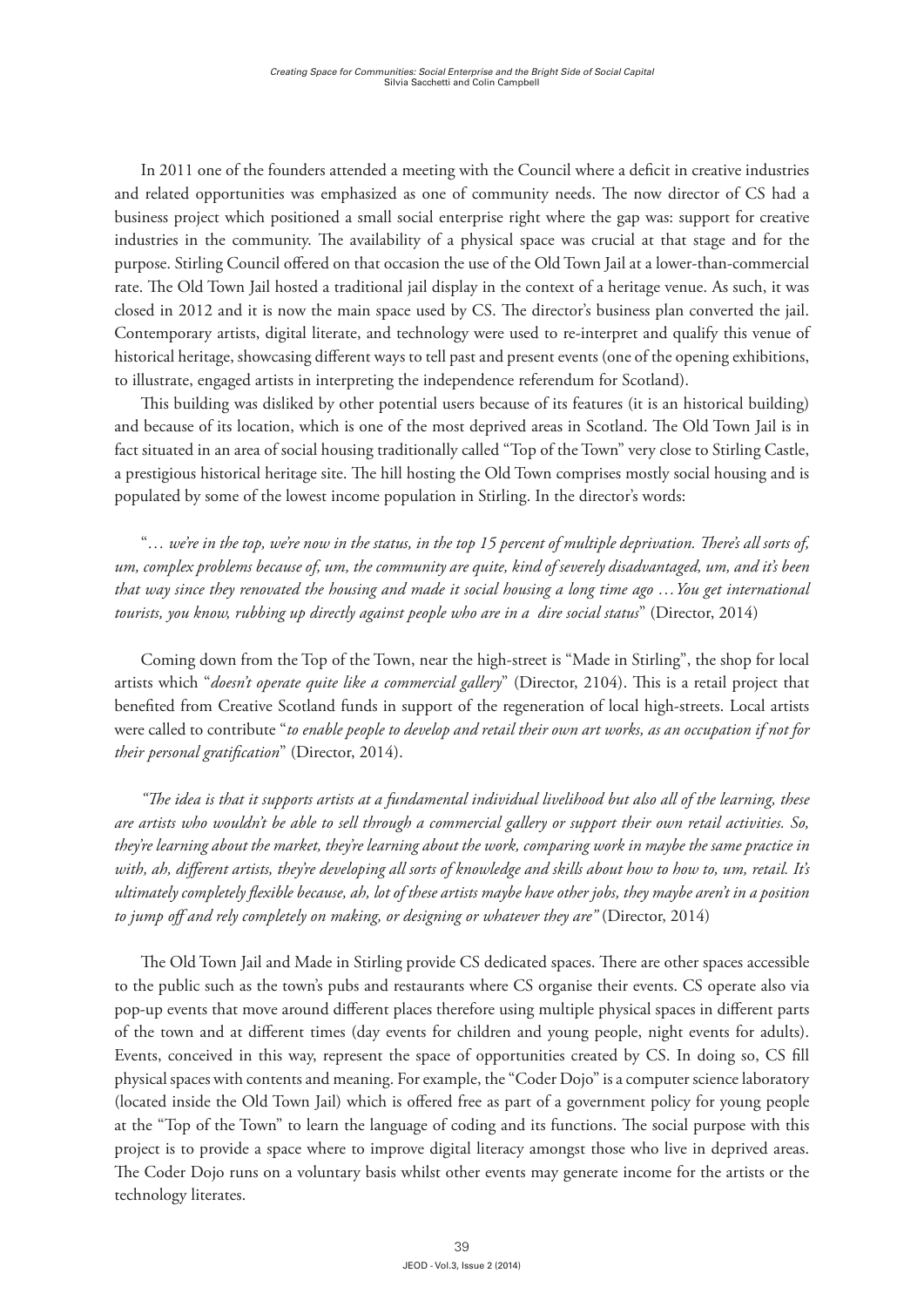Another example is "Pecha Kutcha", a pop-up event based on a Japanese model of information sharing. It is a way for people to share unusual skills, knowledge and expertise, to get to talk to each other about specific topics. Other pop-up events can involve also music, film, poetry and are kept at a minimum price to cover costs.

Also the promotion and organization of network events support the creation or relational space. These activities are offered free of charge, represent "*grass-roots access for people in community who just want to share what they do and meet other creative people*" (Director, 2014).

#### *5.3 Behaviors and collaborative linkages*

At the time when CS was set up, public money for culture was thinning as part of a public spending review. CS entered the Stirling cultural scene with an original approach. Incumbent art organizations were used to rely on public funding. The constraints that followed the Council's spending review provided the context for regarding others in the sector as competitors for funding. In contrast, CS considered the use of a collaborative attitude as a strategic element from the beginning of the venture. Collaboration was already part of the background or habit of the founders, where their previous behavioural propensities were one of "*outreaching creating partnerships and collaborative projects*" (Director, 2014). This attitude was then reinforced by contextual conditions, or by "*reading policy*" and by anticipating the consequences of the drastic changes introduced in the cultural sector. Cooperation was seen a necessary condition for survival.

Creative Stirling's two most important partnerships are now with three organizations: Artlink Central, Ice-cream Architecture, and the University of Stirling. Artlink is a social enterprise that operates with jail prisoners offering arts projects and therapeutic arts. They work with the National Health Service (NHS) and with service agreements with the criminal justice system: "*It's not that kind of thing we have the resources to do, but, um, it's the sort of thing we aspire to, so, we figured working a partnership with them"* (Director, 2014)*.* Ice-Cream Architecture on the other hand is a team of young architects who work on community engagement and city planning. From the initial survival approach to relations, linkages have grown driven by the common aim of generating more opportunities, enrich the experience and bring partners close to each other on the basis of shared values.

These partnerships are now formal but not project-led. Rather, they are self-funded and based on a genuine will to learn from each other, share experiences and ideas. This long-term path in developing relations, then, facilitates learning and access to opportunities when they arise:

"*Ah, they do things like service design, um, and we worked with them on a couple of projects when we first set up, so, um, we and that we, very importantly, share the same kind of values. I've been in an awful lot of, um, partnership situation where it's been on paper but not actually, um, meaningful or effective or whatever. So, this was a, um, this was a long kind of process to, you know, it's through having existing relationships with both of these organisations and with those individuals that led those organisations and, and realizing that we as I said shared the same set of values. And that's how we came to set up this formal strategic relationship. And importantly, it's not project-led at the moment".* (Director, 2014)

The partnership with the University of Stirling, and in particular within the space provided by the graduate course on socio-economic development, grew in a similar way, based on the mutual will to explore possibilities on the ground of a proximity of values concerns for communities. The link was facilitated in the first instance by the fact that one of the two directors is a member of staff at the University, working at the Research and Enterprise Office and with a strong knowledge of local business and local connections.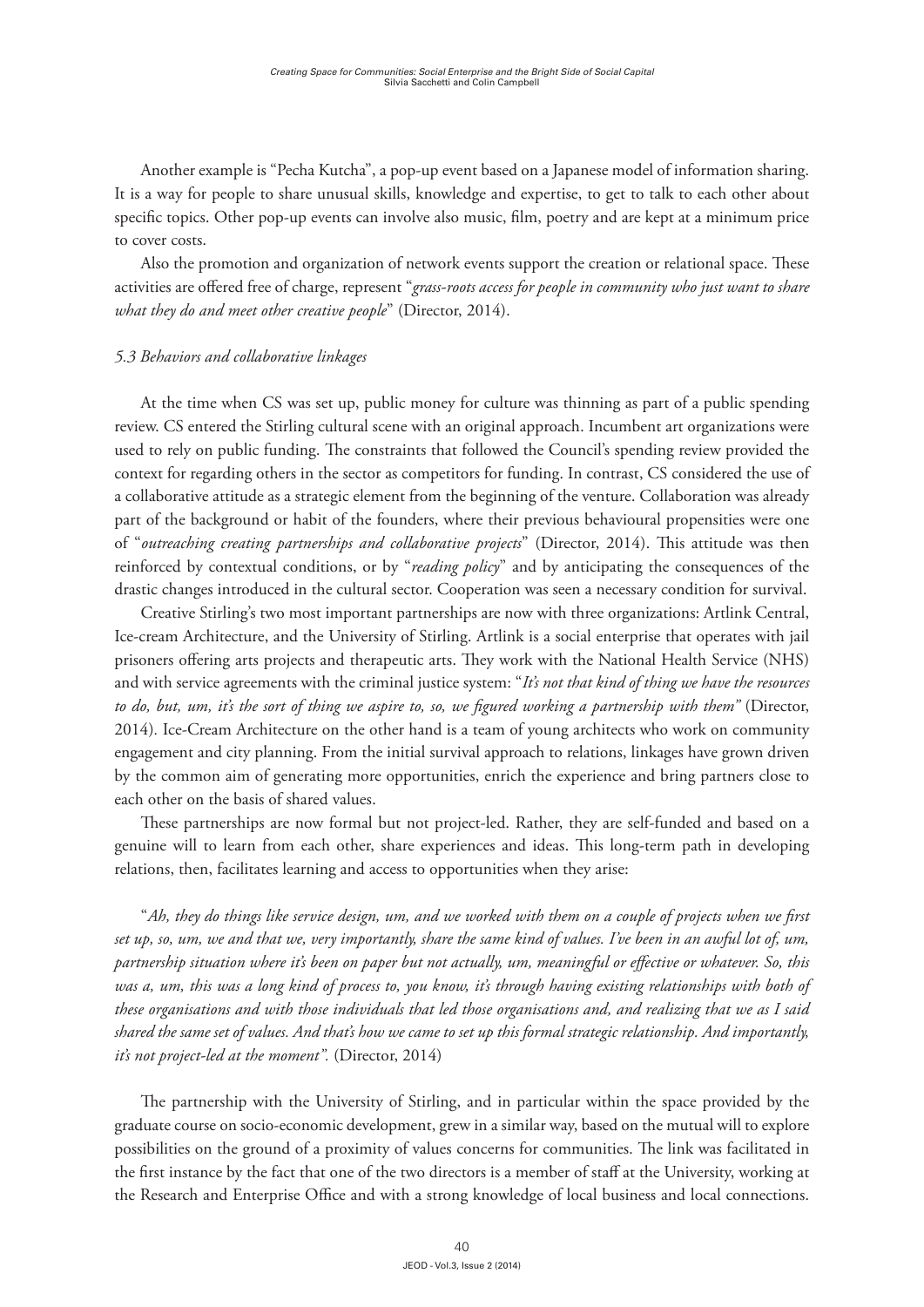The other director—who has engaged the most with the research project—has a background in arts and had worked as cinema development officer at Dundee Contemporary Arts centre and, lately, at Macrobert, an established non-profit organization located at Stirling University campus, where she contributed to a young people festival (Mfest) in collaboration with the Arts Academy. The link with the University has now gone beyond the initial relation and has extended to specific activities in cinema development with the School of Film and Media.

## *5.4 Outcomes and impacts*

CS create and use space to generate connectivity amongst artists and generate social value in the community. Since the start, in 2012, they have reached several results:

- Two dedicated physical spaces: the shop used by artists to sell their works in the low part of the town, and the headquarters in the Old Town Jail. In between, they use occasional spaces hosted by local restaurants, pubs and hotels. These spaces connect the two parts of the town physically. In this way, CS cannot be identified with deprived or well-off areas since they can be everywhere depending on the activity or event. Access is improved and there is no prejudice attached to the physical location.
- A space for learning and opportunities for local artists through the shop and through the pop-up events that give them visibility and acceptable economic returns.
- A space of inclusion for the community to work with the artists or to interact with each others. This happens through workshops, which generate income for the artists, and pop-up events that move around different places.
- Space for young people and their parents through dedicated workshops.
- Space for volunteers and staff (such as students, mentors, managers) with pro-social motivations and cooperative attitudes who would otherwise have the opportunity to work on art projects for the community.
- Space for cooperation and learning with other organizations, offering an example of how a cooperative rather than competitive attitude can be beneficial for the individual organizations and for the community.

# **6. Engaging communities on health and wellbeing for reducing social isolation: the case of the Engaging Community Assets project**

## *6.1 Context and needs*

In 2010, The Christie Commission asserted that the current public service system is "'top-down' and unresponsive to the needs of individuals and communities". This rhetoric signaled a shift in the Scottish Government's thinking from a deficit approach, where decisions are made without referring to local communities, switching the balance of power to a "bottom-up" approach to decision making. Engaging Community Assets used this policy shift to explore the opportunity to tap into the latent social capital which already existed in the networks of social enterprise and GP Practice, two networks traditionally not well connected, and to use this as a platform of trust and shared understanding to build bridges across the divide. The project used Learning Journeys and Community Conversations to create the space required to nurture these new relationships. The aim was to invite the community to take ownership by determining their own needs and to strengthen their capability to identify and optimise existing sustainable solutions from within their own communities, such as services being delivered by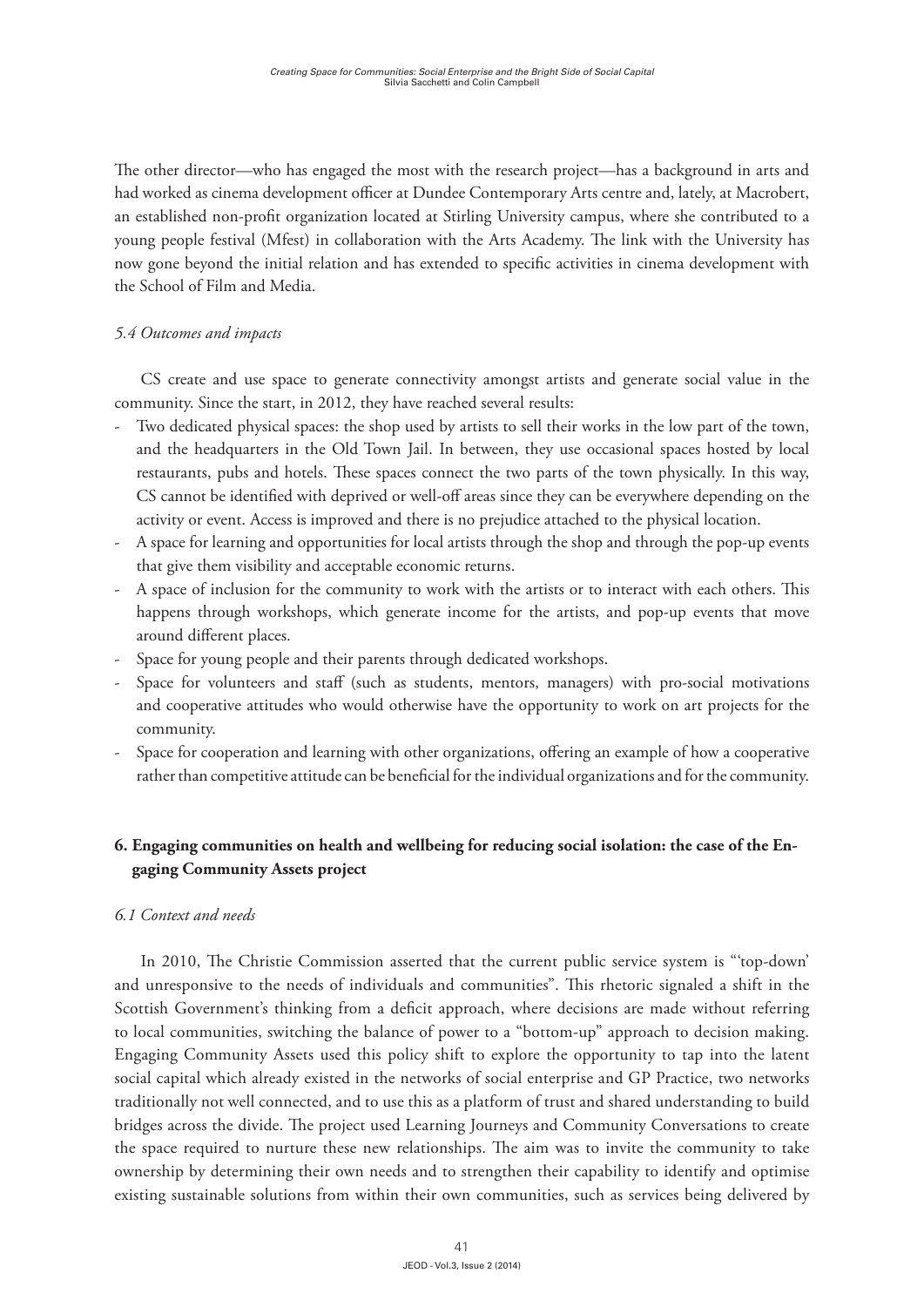community-based social enterprises delivering indirect public health benefits. With respect to the social capital idea, the aim was to tap into latent social capital which already existed as an asset within two groups previously unconnected (namely the Fife Social Enterprise Network's 24 members and the 2 GP practices) and extend this by creating the bridging and linking social capital that is required to empower community stakeholders.

Given the current financial climate and the growing demand on public services, social enterprise was introduced as a financially more viable model for the delivery of these services over more traditional grant funded organisations and therefore more capable of delivering sustainable solutions to the issues identified in the longer-term.

#### *6.2 Behaviours*

The project aimed to use an open ended, participatory process as a replicable methodology to build local networks that create reciprocity and supportive relationships and to identify and co-produce beneficial solutions and services appropriate for that community.

The community events were delivered using World Café and Open Space. The venues were chosen to provide informal spaces where the community could meet and engage with the GPs on an equal basis. The spaces included a café in a community hospital, a local church and two community halls. For the World Café sessions delegates were seated in small groups of no more than 5 at a table to maximize the opportunity for every individual to have their say, maximizing diversity of opinion. The second stage meetings were facilitated using Open Space as a tool to maximize ownership of the ideas relating to new services.

Initially, a participation approach was used involving key informants to highlight what they perceived were the main issues in their community and facilitated discussion to enable them to identify solutions to these issues. Using this assets-based approach to engage the community from the outset helped citizens to take ownership of their situation and give them a sense of purpose by helping them to help themselves and to maximise sustainability.

The project has significantly raised awareness of local social enterprises and their services and changed the awareness of the GPs who took part in terms of their understanding of social enterprise and a valuesbased approach to business. GPs are keenly aware that their professional standing is based on the trust instilled in them by their patients and they are therefore extremely cautious about who they are willing to refer or sign posting their patients.

In Scotland, GPs are wary of the profit motive of private sector businesses. They are also disinclined to use local charitable organisations, stating that these tend to come and go depending on their ability to access grant funding and that personnel change all the time as a result. This means the personal relationships are lost and so is the mutual trust. In contrast once they became more familiar with the social enterprise model they were very comfortable with the non-profit-distributing motive of the social enterprises and appreciated the idea that using an income generating activity to deliver local services could provide longerterm sustainability of these services.

The social enterprises who took part on the project reported that they had grown in confidence in terms of their working relationships with GPs locally and with the NHS in general. They highlighted the fact that previously they had found it extremely difficult to engage with the professional health care sector, but through this project they had been supported to articulate their services more effectively in terms of beneficial public health outcomes.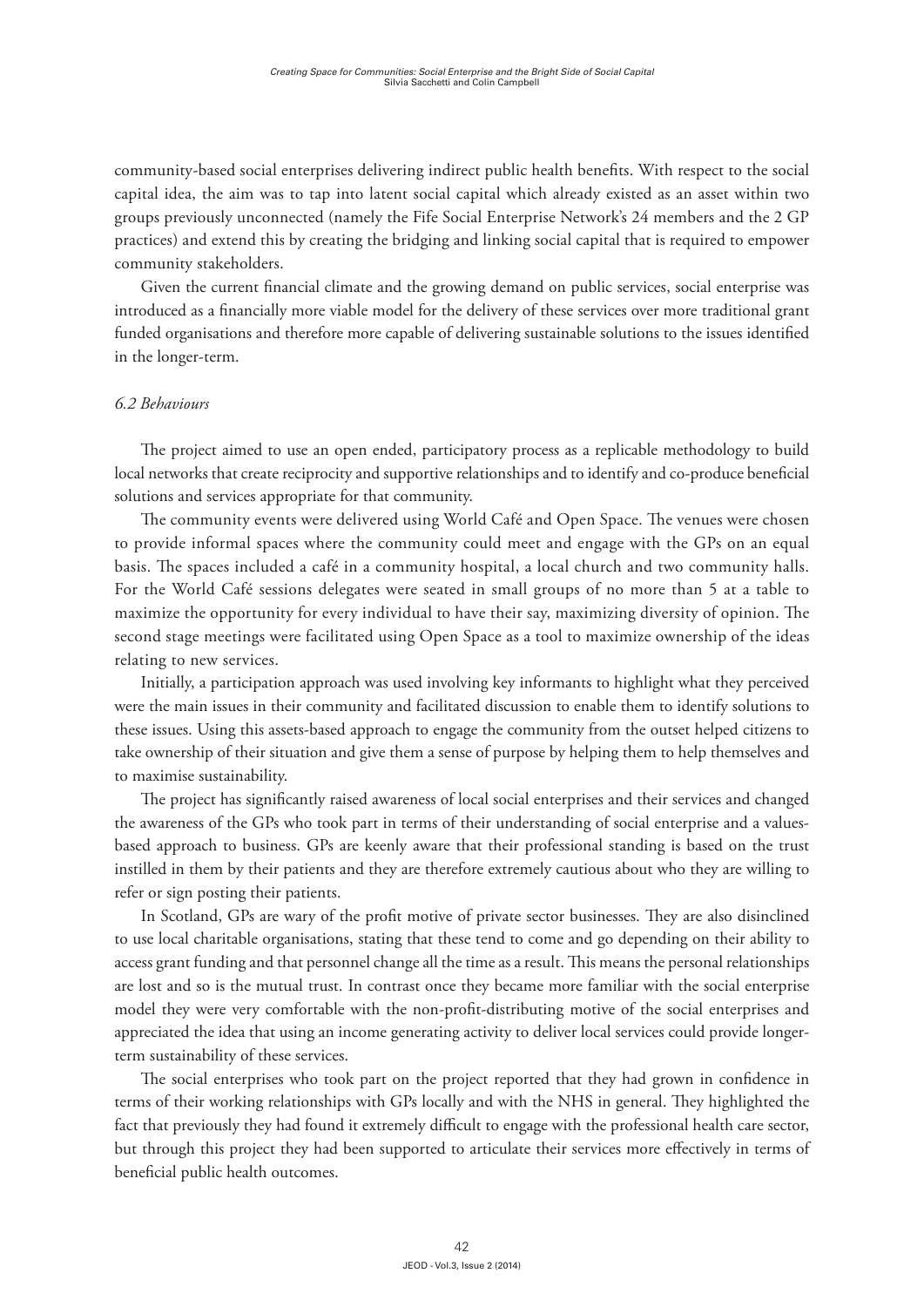### *6.3 Outcomes and impacts*

Both the GPs and the social enterprises expressed their belief that that the project had a positive impact by generating new relationships and shared understanding between the two sectors. They also felt that the project would have benefitted from having had a longer funding stream than the 18 months allocated, since the development of the relationships between the GPs and the social enterprises had taken nearly 15 months to achieve. They wished to point out to the Scottish Government that health improvement models which use social enterprises as vehicles to tap into local social networks to improve local health and wellbeing will inevitably take longer than 'top-down' solutions to achieve, but ultimately through local ownership and shared understanding, deliver more sustainable and effective means to encourage local communities to identify local solutions to improve the health and/or wellbeing of the community.

The following points summarise some of the outcomes and impacts achieved by the project;

- GP Practices felt that their awareness and knowledge of available social enterprises had improved (bridging social capital).
- GPs felt more confident in recommending social enterprises to patients (trust).
- A policy suggestion, highlighting the desirability of establishing a ring-fenced fund to invest in healthbased outcomes of social enterprise.
- Built upon the learning and outcomes gained through the Engaging Community Assets project, a model to improve local health and wellbeing by reducing social isolation has been developed as a proposed method of engaging GP practices with their community and utilising social assets and social enterprises to improve the health and/or wellbeing of the community, below:

#### **Figure 1. Engaging Community Assets Model** (facilitated by Engaging Community Assets facilitator) Aim: to improve local health and wellbeing and reduce social isolation



improved health/wellbeing, outcomes fed back to practice

43 JEOD - Vol.3, Issue 2 (2014)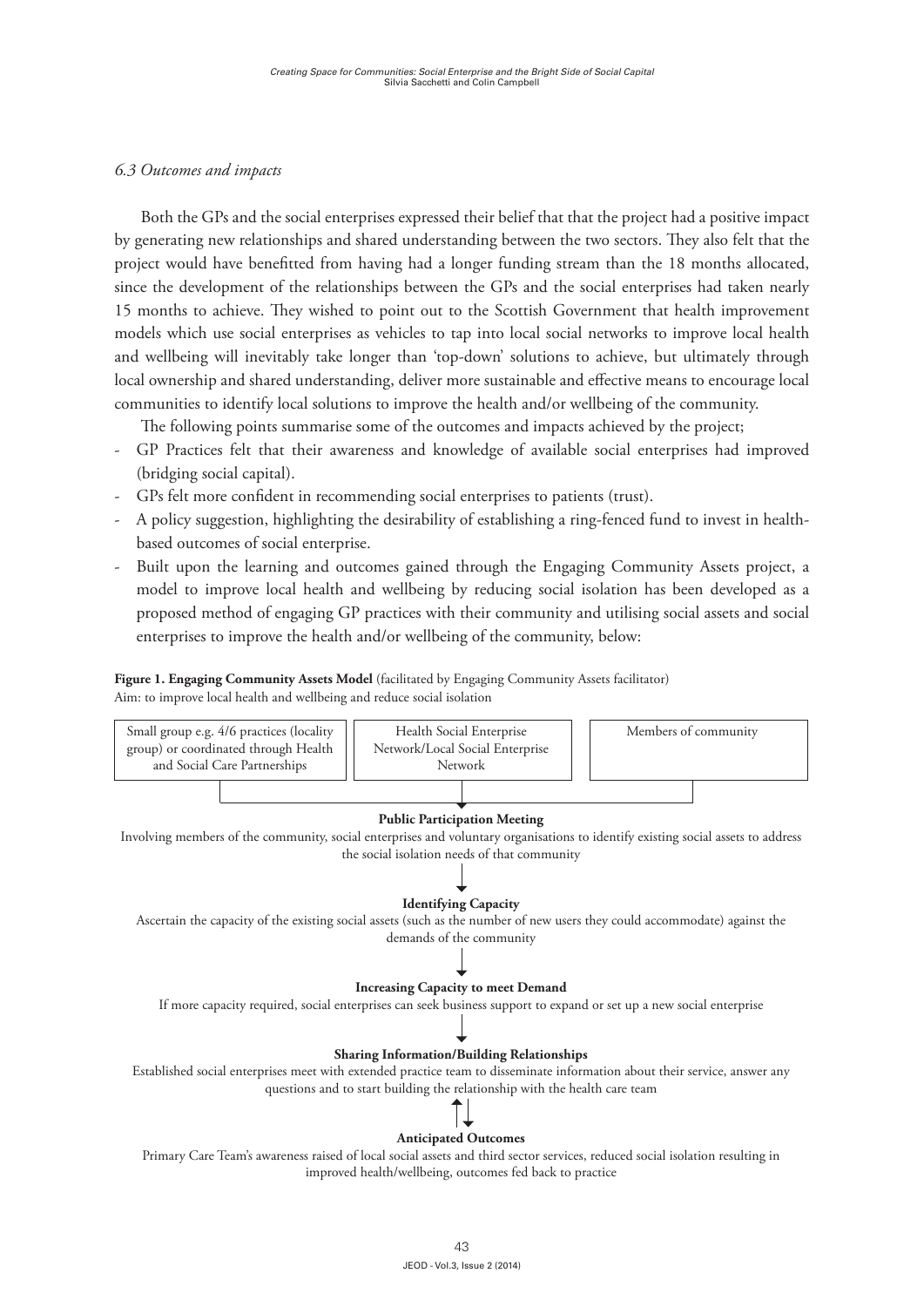#### **7. Discussion and concluding remarks**

Our framework of analysis has highlighted the potential that social enterprises have for creating community ownership. They do so by generating a variety of spaces, physical and relational. The first spaces include the conversion and use of physical buildings and the setup of a specific form of sociallyoriented business organization. Immaterial spaces include spaces for learning, exchanging ideas, being creative, talking about experiences and needs, engaging with others. All these spaces are the outcome of the fundamental cooperative attitudes and pro-social values that are implicit in social enterprise and of the resulting network of relationships that result from such attitudes.

A comparison between the two cases emphasises two different ways of doing this. Creative Stirling is an example of organisation that has created these spaces out of the initiative of the co-founders, building on their contacts and then progressively enlarging the network often informally. Engaging Community Assets is, on the other hand, a project that was designed by the College of General Practitioners in partnership with key stakeholders from the Scottish social enterprise sector, identifying and involving social enterprises with formal agreements and a co-produced model that was applied in different medical districts. The scale of the spaces created is also different. In the one case it regards one locality (Stirling), its community and a variety of interested groups within it. In the other case it involves one specific stakeholder (the users of the NHS), doctors and their practices, social enterprises.

The potential for communities and their welfare is indicated by the initial observations presented in our case studies. For CS it is the creation and use of a variety of spaces that makes their social aims achievable. Cooperation with the Council on the Old Town Jail appears fundamental. The physical building in conjunction with the social enterprise idea created the space for social inclusion using the arts. Events held downtown in itinerant places have built over time a different visibility to CS and access to multiple audiences, using community-based assets (local artists, local restaurants) and other partners. The collaboration with public bodies did not make CS dependent but is fundamental to maintain visibility and a social purpose. We interpret the role of government policy (e.g. on digital literacy) or other public organizations (with Creative Scotland for the shop) as the upper level where broader policy spaces are developed and where social enterprises like CS could germinate, thus creating connections with the city: i.e. furthering partnerships with the Council and with other organizations and individuals in Stirling (linking and bridging social capital). Physical space and immaterial, relational space overlap constantly reciprocally alimenting each other.

For Engaging Community Assets it is the identification of new approaches to the production of local services which have a beneficial impact on public health, where social enterprises provide the container for new norms for delivering services through non-profit-distributing enterprises. This space then created opportunities to introduce GPs (who are directly connected to large numbers of the local community through their role as trusted health professionals) with local social enterprises that support individuals from the most disadvantaged segments of the local community. The series of participatory events carried out to engage the two networks, made it possible to construct bridges across the relationship divide which previously existed (bridging social capital). The use of local community buildings provided informal settings that equalized the relationships between the entrepreneurs and the GPs, enabling a greater level of trust to emerge than using the buildings where the GP practices were based. The fact that the project was funded by the Scottish Government's Third Sector Division (as a result of linking social capital inherent between the Scottish Government and the Scottish Social Enterprise sector) provided a background which gave an important level of credibility to the project itself and ensured that GPs were incentivized to remain engaged with the process despite the challenges they faced in understanding a new model of business represented by their local social enterprises.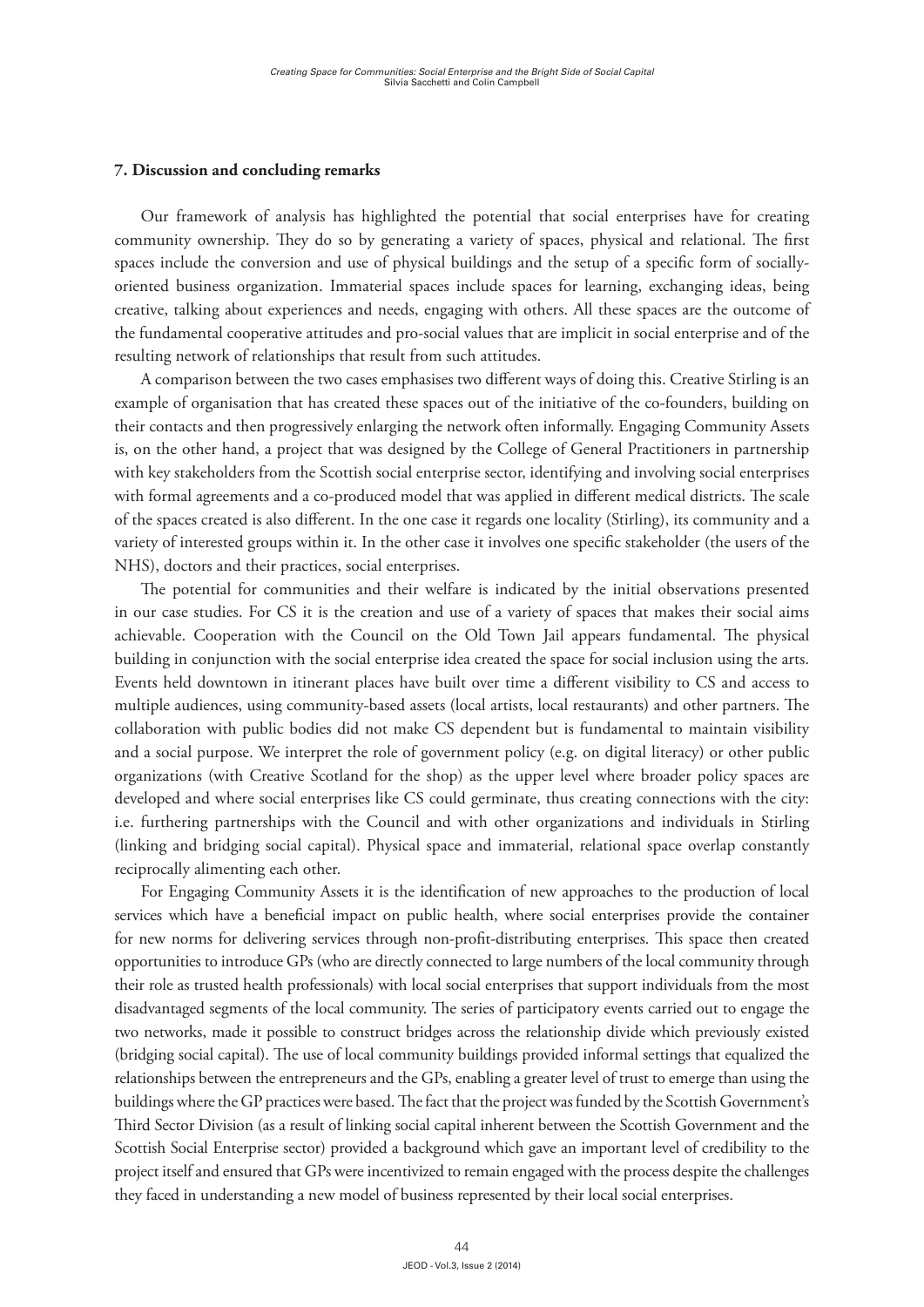Both models have advantages and limitations. In the case of CS the spaces created are embedded in the community and become part of people's everyday life. However issues of resilience and continuity are tied to the ability of the social entrepreneurs to keep a constant and frequent presence in town, face the challenges of working with the Council, transform informal partnerships into formal projects and make the network grow. In the case of ECA the space offered by social enterprise is mediated by the confines of the customs and traditions of the medical profession and therefore more likely to be restricted by the ability of the GPs to actually understand social enterprise nature and to coordinate the process. Moreover, the engaging community assets model summarised in Figure 1 does not make explicit reference to potential collaborations with policy-makers and government officials, Indeed social enterprises seem to take over some initiatives that traditionally belonged to local and national administrative authorities, but they also maintain close relationships with policies and government in their efforts to build networks and expand the bright side of social capital. Thus, the Community Engagement Asset Model would benefit from emphasising the role of policy and governance, or linking social capital, as one of its components.

Still, both examples successfully create spaces where local communities are provided with opportunities to overcome social inertia, through inclusion, cooperation and ownership to overcome the frictions of path dependence by increasing trust and coordination across sectors and systems.

## **References**

- Amabile, T.M., Conti, R., Coon, H., Lazenby, J. & Herron, M. (1996). Assessing the Work Environment for Creativity. *The Academy of Management Journal,* 39(5): 1154-1184. http://dx.doi. org/10.2307/256995
- Baran, P.A. & Sweezy, P.M. (1966). *Monopoly Capital: An essay on the American economic and social order.*  New York: Monthly Review Press.
- Baum, F. (1999). Social Capital: Is it Good for Your Health? Issues for a Public Health Agenda. *Journal of Epidemiology Community Health*, 53: 195-196. http://dx.doi.org/10.1136/jech.53.4.195
- Borzaga, C. & Sacchetti, S. (2014). The social enterprise as a deliberative nexus. Or why the costs of inclusion can be lower than the costs of exclusion. Conference paper, *ISM-Open Conference 2014: Broadening the Scope*, The Open University Business School (September 29, 2014).
- Borzaga, C. & Sforzi, J. (2014). Social Capital, Cooperatives and Social Enterprises. In Christoforou, A. & Davis, JB (Eds.) *Social Capital and Economics. Social Values, Power and Social Identity.* London: Routledge, p. 193-214.
- Bowles, S. & Gintis, H. (2011). *A Cooperative Species: Human Reciprocity and Its Evolution*. Princeton, New Jersey: Princeton University Press. http://dx.doi.org/10.1515/9781400838837
- Bruni, L. & Zamagni, S. (Eds.) (2013). *Handbook on the Economics of Reciprocity and Social Enterprise.*  Cheltenham, UK: Elgar. http://dx.doi.org/10.4337/9781849804745
- Campbell, C. & Sacchetti, S. (2014). Social Enterprise Network and Social Capital. A Case Study in Scotland/UK. In Christoforou, A. & Davis J.B. (Eds.) *Social Capital and Economics. Social Values, Power and Social Identity.* London: Routledge, p. 215-235.
- Cowling, K. & Sugden, R. (1998). Strategic Trade Policy Reconsidered: National Rivalry vs. Free Trade vs. International Cooperation. *Kyklos*, 51 (3): 339-357. http://dx.doi.org/10.1111/j.1467-6435.1998. tb01424.x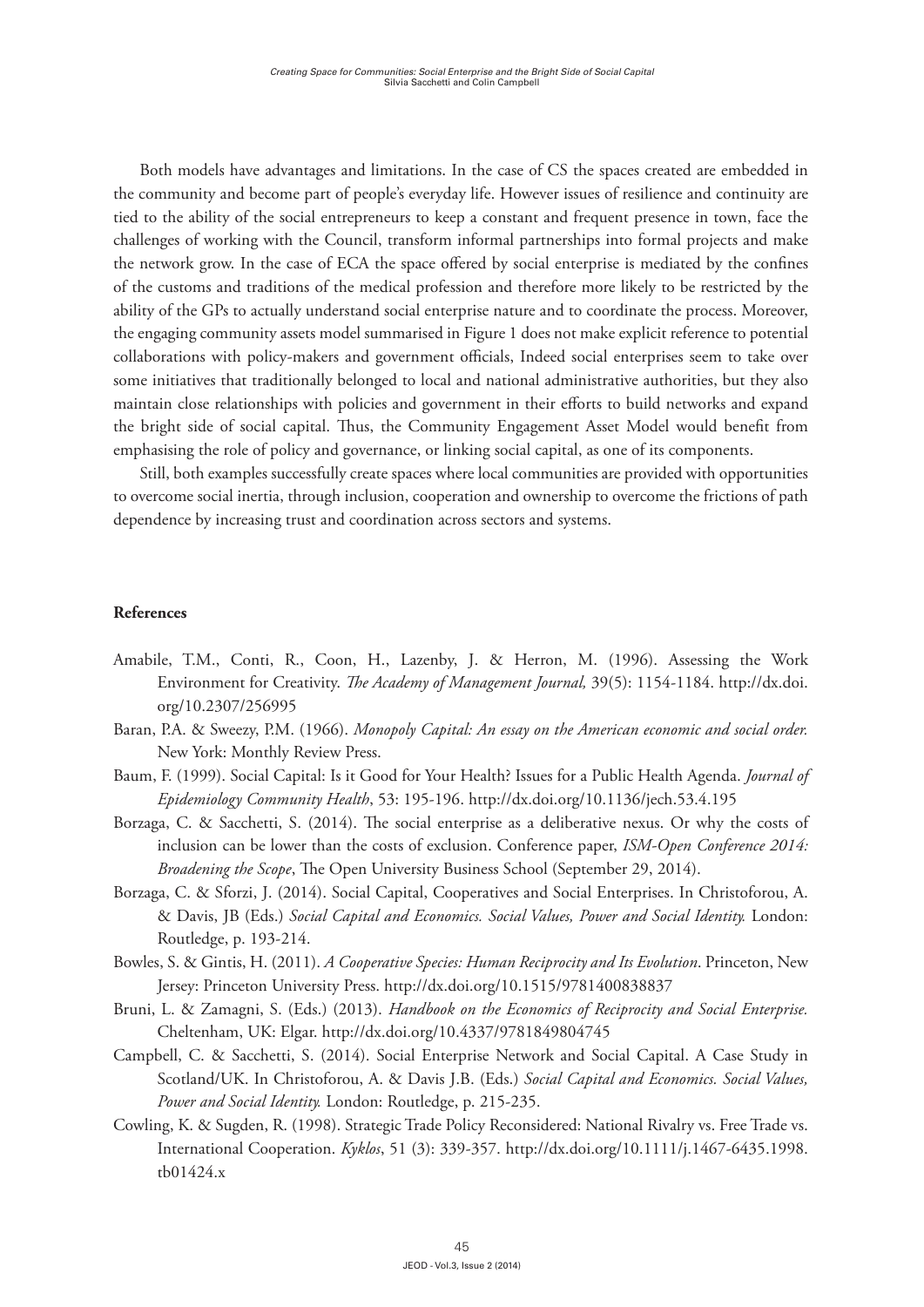- Cowling, K. & Tomlinson, P. (2011). Post the 'Washington Consensus': Economic Governance and Industrial Strategies for the Twenty-First Century. *Cambridge Journal of Economics*, 35(5): 831-852. http://dx.doi.org/10.1093/cje/ber003
- Cowling. K., Poolsombat, R. & Tomlinson, P. (2011). Advertising and Labour Supply: Why Do Americans Work Such Long Hours? *International Review of Applied Economics*, 25(3): 283-301. http://dx.doi. org/10.1080/02692171.2010.483472
- David, P. (1985). Clio and the Economics of QWERTY. *American Economic Review*, 75(2): 332-337.
- Dewey, J. (1910/1991). *How We Think.* Ameherst, New York: Prometheus Books. http://dx.doi. org/10.1007/978-94-017-4740-0
- Dewey, J. (1917). Creative Intelligence: Essays in the Pragmatic Attitude*.* Reproduced in Sidorsky, D. (Ed.) (1977). *John Dewey*. New York, NY: Harper.
- Dewey, J. (1922). The Place of Habit in Conduct. Extract from *Human Nature and Conduct*. Reproduced in Hickman, L.A. & Alexander, T.M. (Eds.) (1998). *The Essential Dewey*, Vol. 2: 24-145). Bloomington, IN: Indiana University Press.
- Fukuyama, F. (2001). Social Capital, Civil Society and Development. *Third World Quarterly* 22(1): 7-20. http://dx.doi.org/10.1080/713701144
- Gardin, L. (2014). Solidarity-Based Initiatives. In Defourny, J., Hulgaard, L. & Pestoff, V. (Eds.) *Social Enterprise and the Third Sector.* London: Routledge, p. 114-129.
- Information Services Division Scotland (2011). Practice Team Information, http://www.isdscotland.org/ isd/6538.html
- Joas, H. (1996). *The Creativity of Action.* Chicago, IL: University of Chicago Press.
- Laville, J-L. (1994). *L'Économie Solidaire. Une Perspective Internationalle.* Paris: Desclée de Bouwer.
- Lefebvre, H. (1974). *The Production of Space.* Paris: Editions Anthropo. Translated to English in 1991 by Nicholson-Smith, D. Cambridge: Blackwell.
- Leventhal, G.S. (1980). What Should Be Done with Equity Theory? New Approaches to the Study of Fairness in Social Relationships. In Gergen, K., Greenberg, M. & Willis, R. (Eds.), *Social exchange: Advances in theory and research.* New York, NY: Plenum, p. 27-55. http://dx.doi.org/10.1007/978- 1-4613-3087-5\_2
- Martin, R. (2010). Roepke Lecture in Economic Geography-Rethinking Regional Path Dependence: Beyond Lock-in to Evolution. *Economic Geography*, 86(1): 1-27. http://dx.doi.org/10.1111/j.1944- 8287.2009.01056.x
- Maslow, A.H. (1963). The Creative Attitude. *Structurist,* 3(3): 4-10.
- Ostrom, E. (1996). Crossing the Great Divide: Coproduction, Synergy and Development. *World Development*, 24(6):1073-1087.
- Pelligra, V. (2002). Rispondenza Fiduciaria: Principi ed Implicazioni per la Progettazione Istituzionale. *Stato e Mercato*, 65: 335-357.
- Pestoff, V. (2012). Co-production and Third Sector Social Services in Europe: Some Concepts and Evidence. *Voluntas*, 23(4):1102-1118.
- Putnam, R.D. (2000). *Bowling Alone: The Collapse and Revival of American Community.* Simon and Schuster, New York.
- Sacchetti, F., Sacchetti, S. & Sugden, R. (2009). Creativity in Socio-Economic Development: Space for the Interests of Publics. *International Review of Applied Economics,* Special Issue on "The Economics of Creativity" Sacchetti, S. & Sugden, R. (Eds.), 23(6): 653-672.
- Sacchetti, S. (2013). Inclusive and Exclusive Social Preferences: A Deweyan Framework to Explain Governance Heterogeneity, *Journal of Business Ethics* (OnlineFirst, In press). http://dx.doi. org/10.1007/s10551-013-1971-0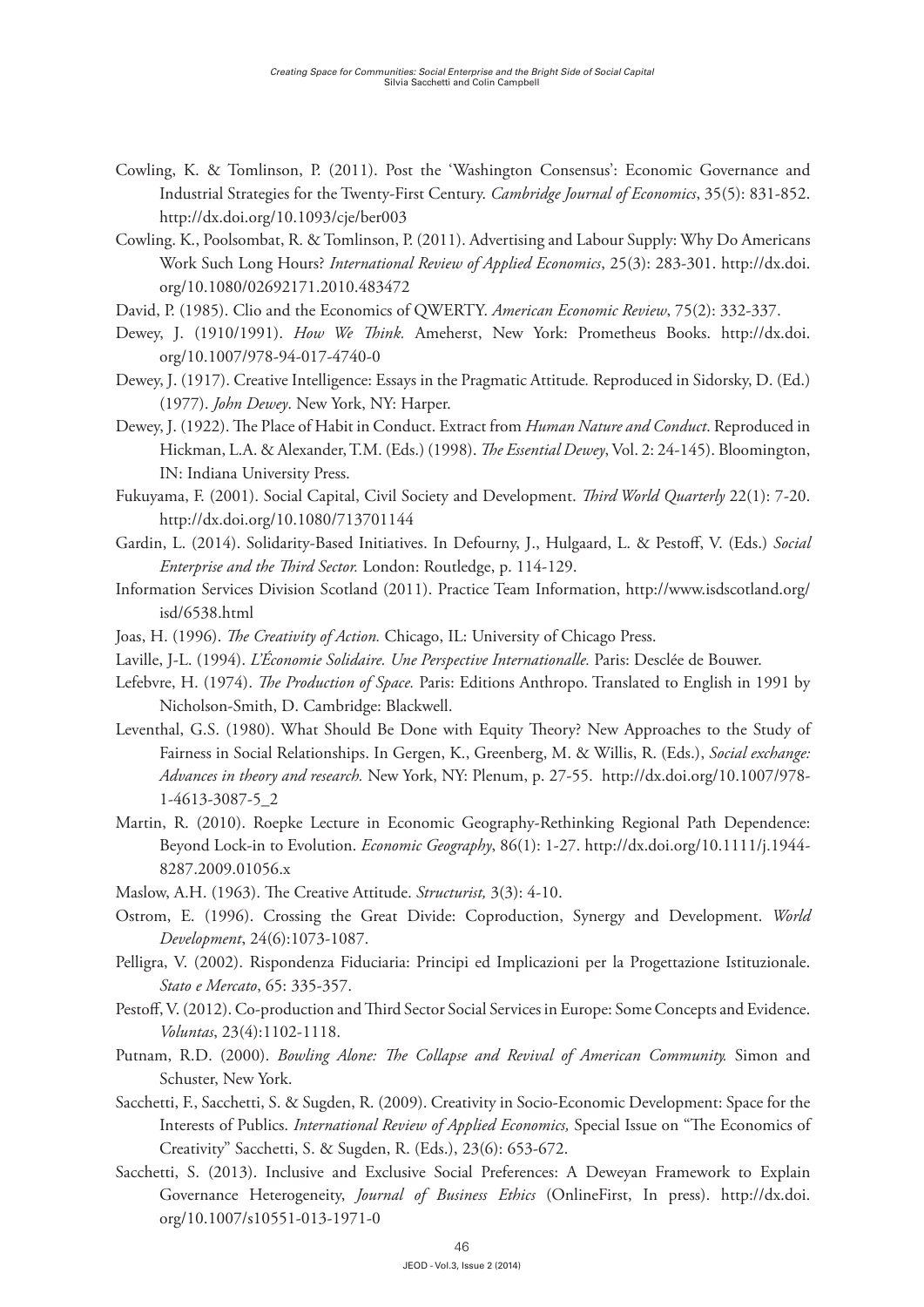- Sacchetti, S. (2014). Deliberative Praxis, Creation of Public Spaces and Community Welfare: The Development Model of a Small Italian Town. *Management, Work and Organisation Working Papers*, University of Stirling, http://hdl.handle.net/1893/18403
- Sacchetti, S. & Sugden, R. (2009). The Organization of Production and Its Publics: Mental Proximity, Markets and Hierarchies. *Review of Social Economy*, 67(3): 289-311. http://dx.doi. org/10.1080/00346760802621906
- Sacchetti, S. & Tortia, E.C. (2013). Satisfaction with Creativity: A Study of Organizational Characteristics and Individual Motivation. *Journal of Happiness Studies*, 14: 1789-1811. http://dx.doi.org/10.1007/ s10902-012-9410-y
- Sacchetti, S. & Tortia, E.C. (2015). The Extended Governance of Cooperative Firms: Inter-Firm Coordination and Consistency of Values. *Annals of Public and Cooperative Economics*, http://dx.doi. org/10.1111/apce.12058
- Sacchetti, S. & Tortia, E.C. (2014). Multi-stakeholder Governance. A Social Enterprise Case Study. *International Journal of Cooperative Management*, 7(1): 58-72. ISSN 1741–4814
- Sacchetti, S. & Sugden, R. (2003) The Governance of Networks and Economic Power: The Nature and Impact of Subcontracting Relationship. *Journal of Economic Surveys*, 17(5):669-692.
- Sen, A. (2002). *Rationality and Freedom.* Cambridge, MA: Harvard University Press.
- Sugden, R. & Wilson, J. (2002) Economic Development in the Shadow of the Consensus: A Strategic Decision‐Making Approach. *Contributions to Political Economy*, 21(1): 111-134.
- Tortia, E.C. (2010). The Impact of Social Enterprises on Output, Employment, and Welfare. In Becchetti, L. & Borzaga, C. (Eds.) *The Economics of Social Responsibility. The World of Social Enterprises.* London: Routledge.
- Veblen, T. (1899/2003). *The Theory of the Leisure Class: An Economic Study of Institutions*. New York: Random House.
- Veblen, T. (1914/1990). *The Instinct of Workmanship and the State of the Industrial Arts*. New Brunsick (NJ): Transaction Publishers.
- Weisbrod, B.A. (1989). *The Nonprofit Economy.* Cambridge, MA: Harvard University Press.
- Witt, U. (2003). Economic Policy Making in Evolutionary Perspective. *Journal of Evolutionary Economics*, 13: 77-94. http://dx.doi.org/10.1007/s00191-003-0148-x
- Young, I.M. (2000). *Inclusion and Democracy*. Oxford: Oxford University Press.
- Young, I.M. (2004). Two Concepts of Self-Determination. In May, S., Modood, T. & Squires, J. (Eds.) *Ethnicity, Nationalism, and Minority Rights*. Cambridge: Cambridge University Press, p. 176-195. http://dx.doi.org/10.1017/CBO9780511489235.009